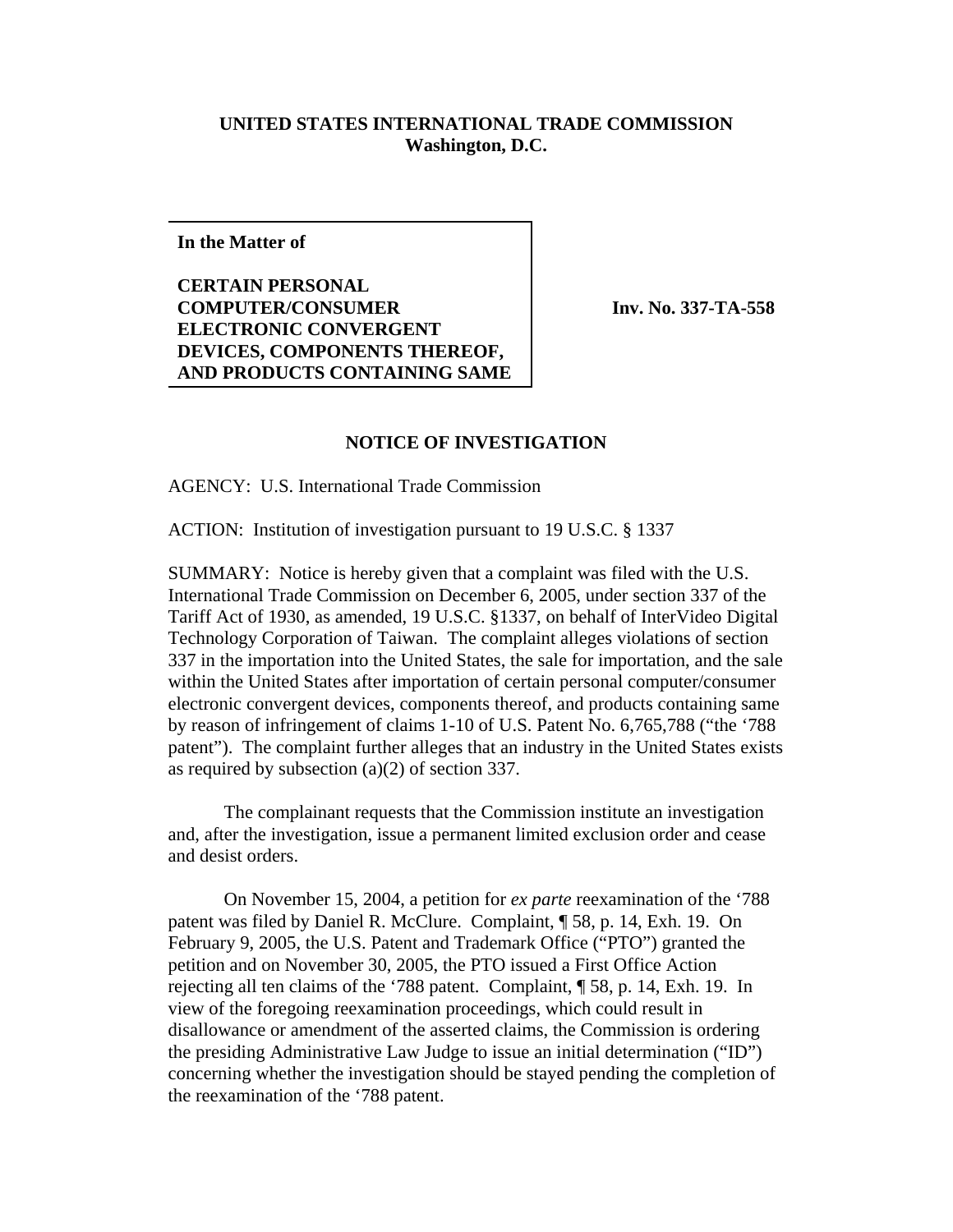ADDRESSES: The complaint, except for any confidential information contained therein, is available for inspection during official business hours (8:45 a.m. to 5:15 p.m.) in the Office of the Secretary, U.S. International Trade Commission, 500 E Street, S.W., Room 112, Washington, D.C. 20436, telephone 202-205- 2000. Hearing impaired individuals are advised that information on this matter can be obtained by contacting the Commission's TDD terminal on 202-205-1810. Persons with mobility impairments who will need special assistance in gaining access to the Commission should contact the Office of the Secretary at 202-205- 2000. General information concerning the Commission may also be obtained by accessing its internet server at http://www.usitc.gov. The public record for this investigation may be viewed on the Commission's electronic docket (EDIS) at http://edis.usitc.gov.

FOR FURTHER INFORMATION CONTACT: Jay H. Reiziss, Esq., Office of Unfair Import Investigations, U.S. International Trade Commission, telephone 202-205-2579.

AUTHORITY: The authority for institution of this investigation is contained in section 337 of the Tariff Act of 1930, as amended, and in section 210.10 of the Commission's Rules of Practice and Procedure, 19 C.F.R. § 210.10 (2005).

SCOPE OF INVESTIGATION: Having considered the complaint, the U.S. International Trade Commission, on December 27, 2006, ORDERED THAT –

(1) Pursuant to subsection (b) of section 337 of the Tariff Act of 1930, as amended, an investigation be instituted to determine whether there is a violation of subsection (a)(1)(B) of section 337 in the importation into the United States, the sale for importation, or the sale within the United States after importation of certain personal computer/consumer electronic convergent devices, components thereof, and products containing same by reason of infringement of one or more of claims 1-10 of U.S. Patent No. 6,765,788, and whether an industry in the United States exists as required by subsection (a)(2) of section 337.

(2) The presiding Administrative Law Judge shall set the target date pursuant to Commission Rule 210.51, 19 C.F.R. § 210.51, and, as soon as is practicable, issue an ID concerning whether to stay the proceedings in light of the reexamination of the '788 patent. The Administrative Law Judge is authorized to receive briefing on the issue of whether to grant a stay of the proceedings as he deems necessary;

(3) The ID issued pursuant to the preceding paragraph (whether issuing or denying a stay) shall be deemed an ID under Rule 210.42(c) of the Commission's Rules of Practice and Procedure (19 C.F.R. § 210.42(c)) and the parties to the investigation may petition for review of the ID or the Commission may determine to review the ID on its own motion;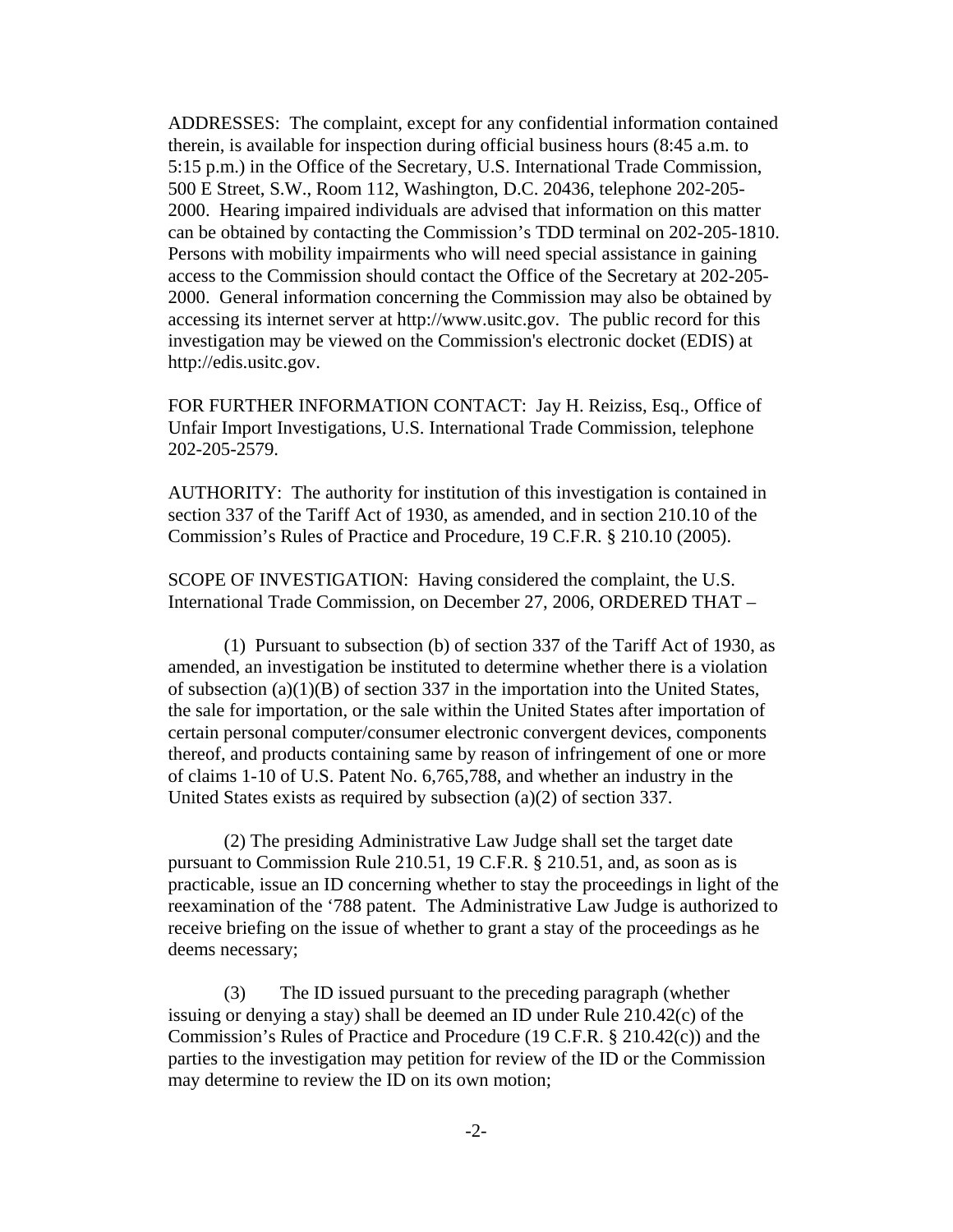(4) For the purpose of the investigation so instituted, the following are hereby named as parties upon which this notice of investigation shall be served:

(a) The complainant is  $-$ 

InterVideo Digital Technology Corporation 7F, No. 19-5, Sanchong Road Nankang District Taipei, Taiwan 115 R.O.C.

(b) The respondents are the following entities alleged to be in violation of section 337, and are the parties upon which the complaint is to be served:

> Dell, Inc. One Dell Way Round Rock, Texas 78682

WinBook Computer Corporation 1555 W. Lane Avenue Columbus, OH 43221

Cyberlink Corp. 15F, 100, Ming-Chiuan Road Hsin-Tien City Taipei Hsien, Taiwan, R.O.C.

Cyberlink.com Corporation 46750 Fremont Boulevard, Suite Fremont, California 94538

(c) Jay H. Reiziss, Esq., Office of Unfair Import Investigations, U.S. International Trade Commission, 500 E Street, S.W., Suite 401, Washington, D.C. 20436, who shall be the Commission investigative attorney, party to this investigation; and

(5) For the investigation so instituted, the Honorable Robert L. Barton, Jr. is designated as the presiding administrative law judge.

Responses to the complaint and the notice of investigation must be submitted by the named respondents in accordance with section 210.13 of the Commission's Rules of Practice and Procedure, 19 C.F.R. § 210.13. Pursuant to 19 C.F.R. §§ 201.16(d) and 210.13(a), such responses will be considered by the Commission if received not later than 20 days after the date of service by the Commission of the complaint and the notice of investigation. Extensions of time